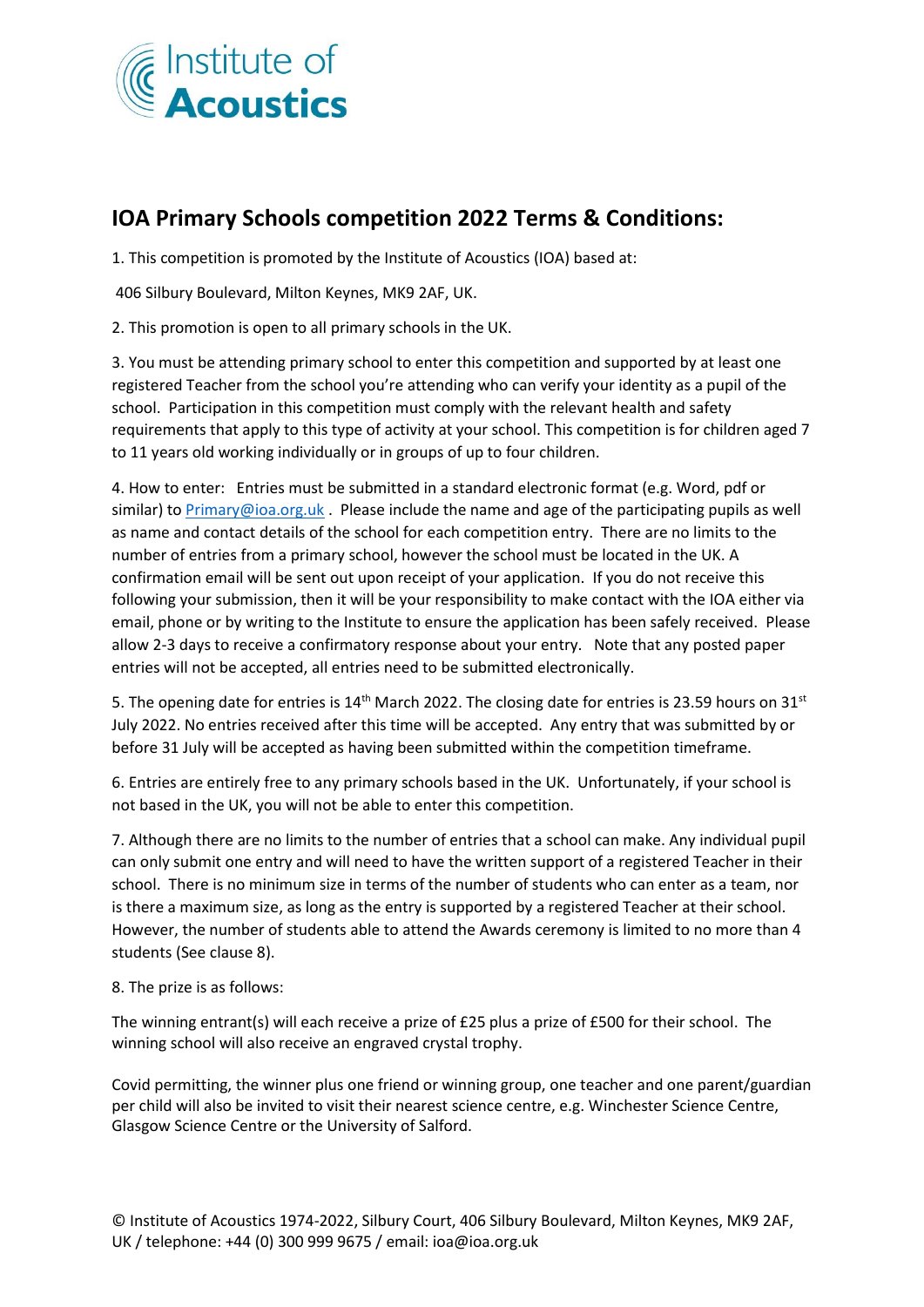

In addition, the winning school will be given the opportunity for a STEM Ambassador who is a member of the Institute of Acoustics to visit them to present the award and speak a little about what it is like to work in acoustics.

If COVID prevents the awards ceremony from occurring, arrangements will be made for representatives from the Institute of Acoustics to visit the winning school to present the prizes.

9. The prize is non-refundable, non-transferable and subject to availability. Alternative arrangements may need to be made subject to any COVID restrictions in place at the time of prize giving or for any other unexpected reason that may arise.

10. No prize alternatives are available to the pupils and schools that enter.

11. The IOA reserves the right in their reasonable discretion to substitute any prize with a prize of equal or greater value without prior notification.

12. The winning entry for the competition will be judged by a panel of experts. The decision of the judging panel and the IOA will be final.

13. All entrants are expected to act fairly and in the good spirit of the competition. The IOA reserves the right to investigate any irregularities and disqualify entrants at their absolute discretion.

14. The prize will be delivered to the winning entry between 1 October and 1 December 2022, subject to any COVID restrictions that may be in place. The IOA reserves the right to select another winning entry if the original winners cannot be contacted within a reasonable timeframe or the original winners are unable to confirm their acceptance and participation in the prize giving ceremony.

15. Any entry containing incorrect, false or indecipherable information will be rejected. Any applications made on behalf of or for another student, team or school will not be included in the competition.

16. The IOA's decision as to who has won the competition shall be final.

17. To obtain details of the prize winner after the closing date, please email Primary@ioa.org.uk Information about the winning entry will be published on the IOA website [\(www.ioa.org.uk\)](http://www.ioa.org.uk/). The winning entry is likely to be announced sometime in September 2022 if not before.

18. The entry instructions are part of the Terms and Conditions for this competition.

19. By entering the competition you are agreeing to accept these Terms and Conditions. Any breach of these Terms and Conditions by you will mean that your entry will not be valid, and your entry will not be considered by the judging panel.

20. By entering this competition you are agreeing that, if you win, the name of your school and of the participants in the winning team may be a) used for the purpose of announcing the winner and/or distributed to individuals who request details of the winner and/or b) in any related publicity by the IOA, without additional payment or permission.